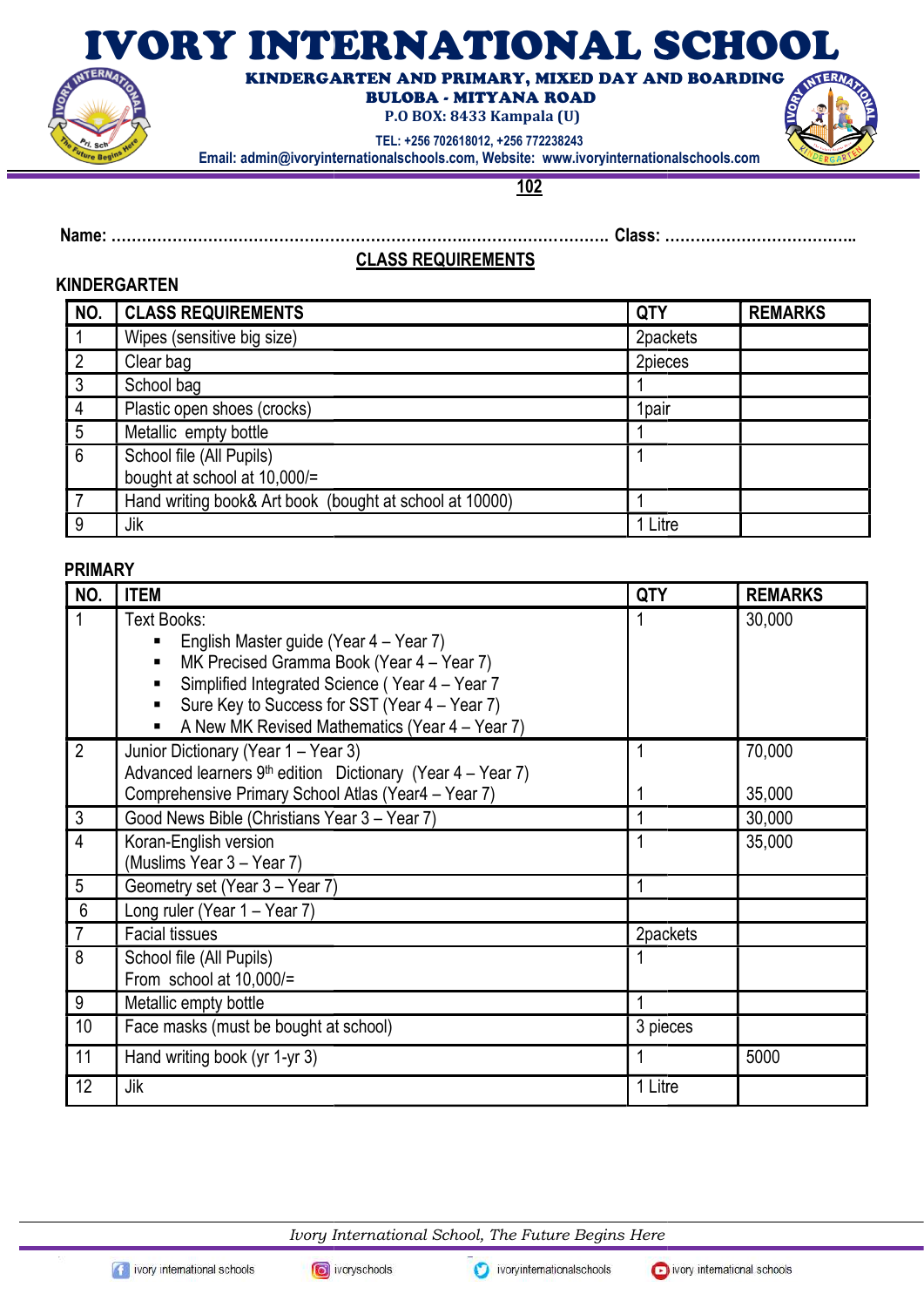| NO. | <b>SCHOOL UNIFORM</b>      |                   |  |
|-----|----------------------------|-------------------|--|
|     | Full uniform (uniform kit) |                   |  |
|     | <b>Black shoes-leather</b> | pair              |  |
|     | <b>White Canvas shoes</b>  | 1 <sub>pair</sub> |  |
|     | School bag (All pupils)    |                   |  |

# BOARDING SECTION REQUIREMENTS

| PERSONAL SCHOOL REQUIREMENTS |                                        |                             |                |
|------------------------------|----------------------------------------|-----------------------------|----------------|
| NO.                          | <b>REQUIREMENT</b>                     | <b>DETAILS / QUANTITIES</b> | <b>REMARKS</b> |
| $\mathbf{1}$                 | Sweater /jacket for after classes      | 1                           |                |
| $\overline{2}$               | White canvas shoes                     | 1 Pair                      |                |
| 3                            | <b>Black shoes</b>                     | 1 Pair                      |                |
| 4                            | Leather open shoes                     | 1 pair                      |                |
| 5                            | Slippers (Red for boys/Blue for Girls) | 1 pair                      |                |
| $6\,$                        | Knickers for girls (labeled)           | 5                           |                |
| $\overline{7}$               | Under wear for boys (labeled)          | 5                           |                |
| 8                            | Night dress/Night wear                 | $\overline{2}$              |                |
| 9                            | Comb                                   | 1                           |                |
| 10                           | Hankies (Labeled)                      | 6                           |                |
| 11                           | Towel                                  | 1                           |                |
| 12                           | Pant peg                               | 1                           |                |
| 13                           | Metallic Water bottle                  | 1                           |                |
| 14                           | Soap dish                              | Small size                  |                |
| 15                           | Toilet bag (For girls $P.4 - P.7$ )    | 1                           |                |
| 16                           | Swimming kit                           | 1                           |                |
| 17                           | Washing soap                           | 4 bars                      |                |
| 18                           | Omo                                    | 2kgs                        |                |

| <b>GENERAL PERSONAL REQUIREMENTS (Bought at school)</b> |                                            |                                 |         |
|---------------------------------------------------------|--------------------------------------------|---------------------------------|---------|
|                                                         | Shoe polish (big size)                     |                                 | 6,000   |
| $\overline{2}$                                          | Shoe brush                                 |                                 | 2,000   |
| 3                                                       | Bathing soap                               | 3 tablets (Protex / Dettol)     | 15,000  |
| 4                                                       | Vaseline (big size)                        |                                 | 10,000  |
| 5                                                       | Toilet paper                               | $\overline{6}$ rolls (big size) | 6,000   |
| 6                                                       | Sanitary pads (Girls P.4 and P.7)          | 3 packets                       | 12,000  |
| $\overline{7}$                                          | Bathing sponge                             |                                 | 2,000   |
| 8                                                       | Nail cutter                                |                                 | 2,000   |
| 9                                                       | Tooth paste (Big size Colgate herbal)      | 1 tube                          | 5,000   |
| 10                                                      | Tooth brushes                              | 3                               | 6,000   |
| 11                                                      | Scrubbing brush for slippers               | 1                               | 3,000   |
| 12                                                      | Knife                                      |                                 | 2,000   |
| 13                                                      | Face Mask                                  | 3                               | 7,500   |
| 14                                                      | Sanitizer                                  | 1Ltr                            | 23,000  |
|                                                         | <b>Total general personal requirements</b> |                                 | 101,500 |
| 15                                                      | <b>Snacks</b>                              | Per week                        | 30,000  |